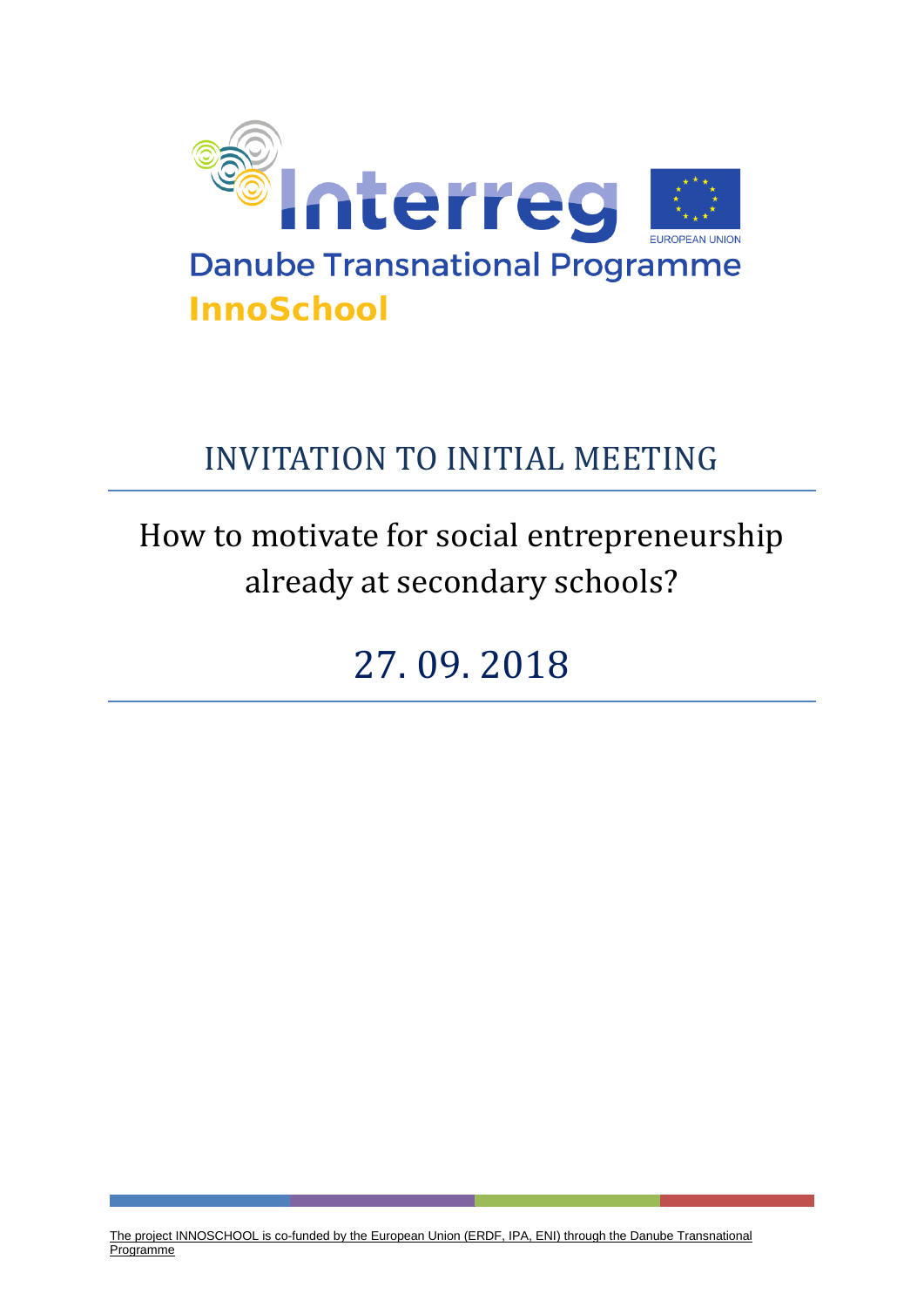



## **How to motivate for social entrepreneurship already at secondary schools?**

The InnoSchool project, which is financially supported by the Interreg Dunabe program, started on 1th September own realization and meeting titled "*How to motivate for social entrepreneurship already at secondary schools?"* is an introductory meeting for all those involved in the project and also for those for whom the project and its outputs are interesting. The opening meeting is also for anyone who wants to learn how to get involved in the project or who are interested in similar projects in the field of social business and the creation of innovative educational programs based on the use of digital technologies

Come to find out about the international project InnoSchool, to discuss, for example, with the National Institute for Education, EDUin, Soutěž a Podnikej or NNTB, meet with us (DEX Innovation Centre) and the Liberec Region as Czech project partners, to find other similar innovative projects at national or international level and meet up with about 50 participants. We are looking forward to see you!

### **Which challenges does the project INNOSCHOOL target?**

InnoSchool tackles the need for system change to support weak entrepreneurial culture and low engagement to social innovation and entrepreneurship already at adolescent age. Age 16-17 when adolescents are at secondary schools is crucial to motivate and engage them in order to influence their future work and life career decisions. High-quality secondary schooling supporting education not only for future employees but also for future entrepreneurs is needed.

## **Which objectives has the project INNOSCHOOL?**

InnoSchool´s general objective is to strengthen social innovation and entrepreneurial spirit of secondary schools' students by development and introduction of highly innovative InnoSchool Learning System (ILS) combining innovations introduced for adolescents (1) introduction of serious game for online simulations joined with teacher lecturing/guiding sessions to maximize educational impact through experiental learning and (2) social media and interschool competition inclusion to boost attractivity for students. The first of InnoSchool specific objectives is therefore to IMPROVE ATTRACTIVENESS AND IMPACT OF LEARNING SYSTEMS used at secondary school curriculums to strengthen social innovation and entrepreneurship spirit. The second specific objective is to IMPROVE STAKEHOLDER KNOWLEDGE ON USING INNOVATIVE LEARNING SYSTEMS. The third specific objective of InnoSchool project is to IMPROVE EDUCATIONAL FRAMEWORKS BY IMPLEMENTING ILS INTO CURRICULUMS.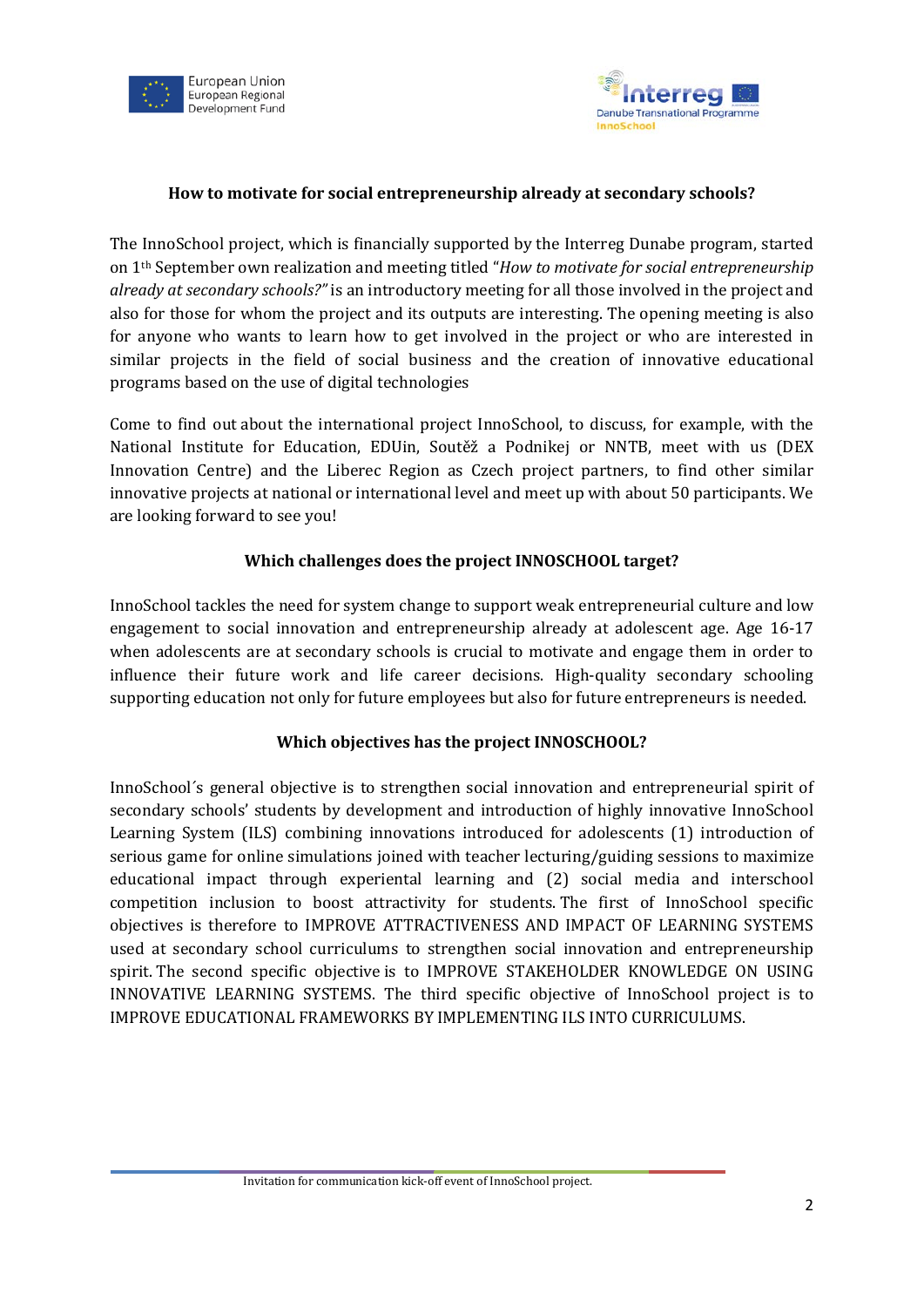



## **What is the duration of the project?**

01.09.2018 – 31.08.2021

## **DATE AND VENUE OF THE EVENT**

- Thursday 27.9., Liberec, [KultiVAR](http://www.kultivar.xyz/) (centre of Liberec)
- KultiVAR, Na Rybníčku 387/6, Jeřáb, 460 07 Liberec entrance is from U Besedy street

#### **PROGRAMME**

- 09:00 09:30 Registration
- 09:30 Initial welcome DEX Innovation centre, Liberec region, Danube Interreg Europe
- 09:50 Introduction of the InnoSchool Project, its goals, planned activities and outputs, opportunities to get engaged for different target groups
- 10:20 Moderated panel discussion on topic of *"How to motivate for social entrepreneurship already at secondary schools?"* - speakers: National Institute of Education, EDUin, NNTB, and others
- 11:05 Press conference with panel speakers and representatives of the DEX Innovation Centre
- 11:30 12:30 Presentation of similar international and national innovative projects in education + networking + refreshments

#### **More information**

Website of inooSchool project: [http://dex-ic.com/innoschool\\_en](http://dex-ic.com/innoschool_en) Check out our site to learn more about us: <http://dex-ic.com/>

Invitation for communication kick-off event of InnoSchool project.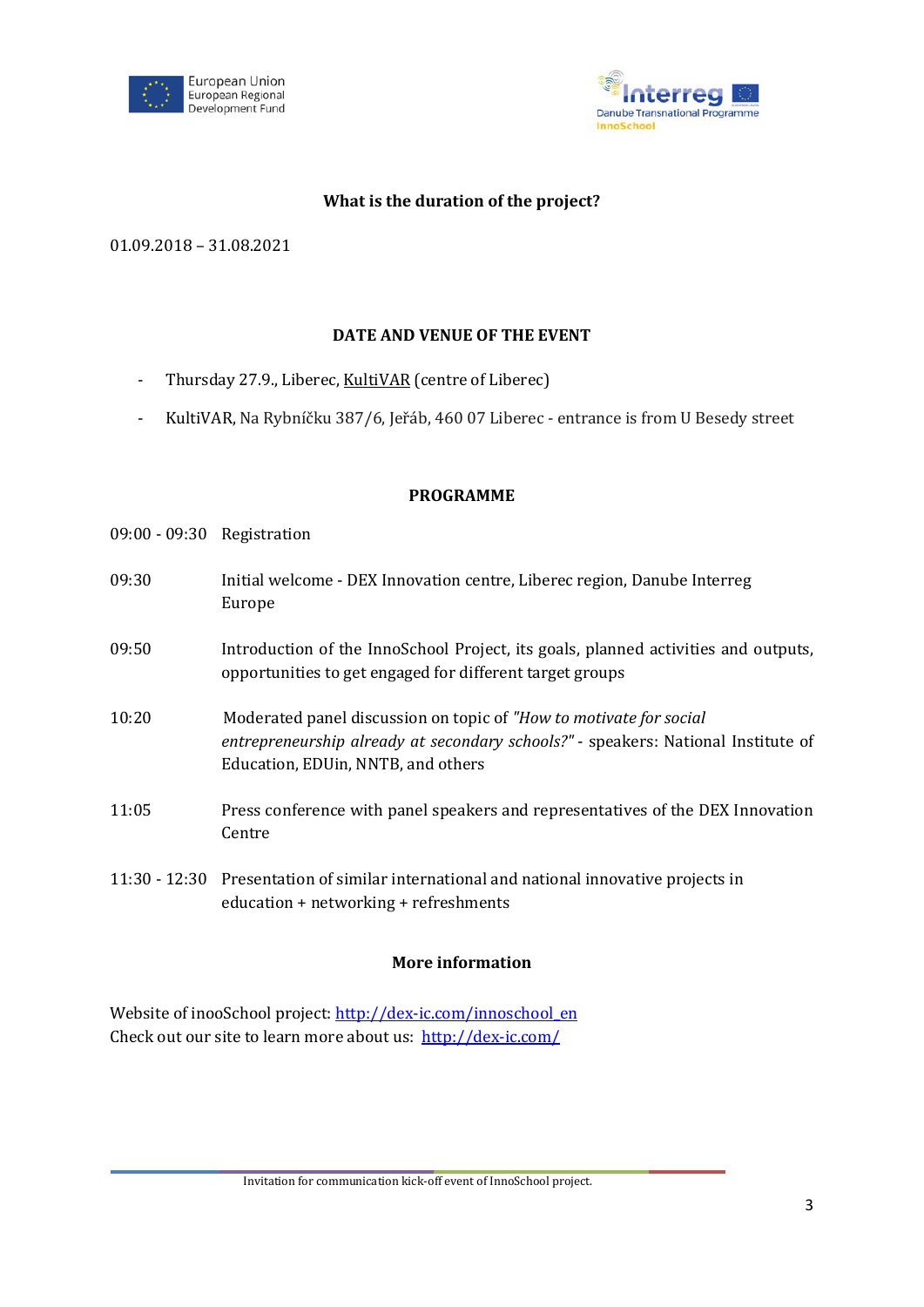



## **WHY TO PARTICIPATE?**

- You will learn more about the InnoSchool aims and planned activities and how can you get involved
- You will find out more about other innovative projects and initiatives in the field of entrepreneurship support and the use of digital innovation in education
- You will meet interesting institutions and people from many types of organizations from the region, the Czech Republic, but also internationally
- During a moderated panel discussion you will be able to ask questions and discuss with interesting speakers
- You can make yourself and your organization's activities more visible and the target groups of our event will know about you

## **How to confirm participation**

Fill in the form with your name, surname, and organization name [on this web link](https://docs.google.com/forms/d/e/1FAIpQLSfoqYmz2jIdzTi0eJH2b2Fu5NOx1irM64J3X9t9GN-kI0Eu_Q/viewform?c=0&w=1) to Monday 24th September

## **Contact**

If you have any questions, call Vojtěch Jira on +420 604 304 725

## **How best to get there**



Invitation for communication kick-off event of InnoSchool project.